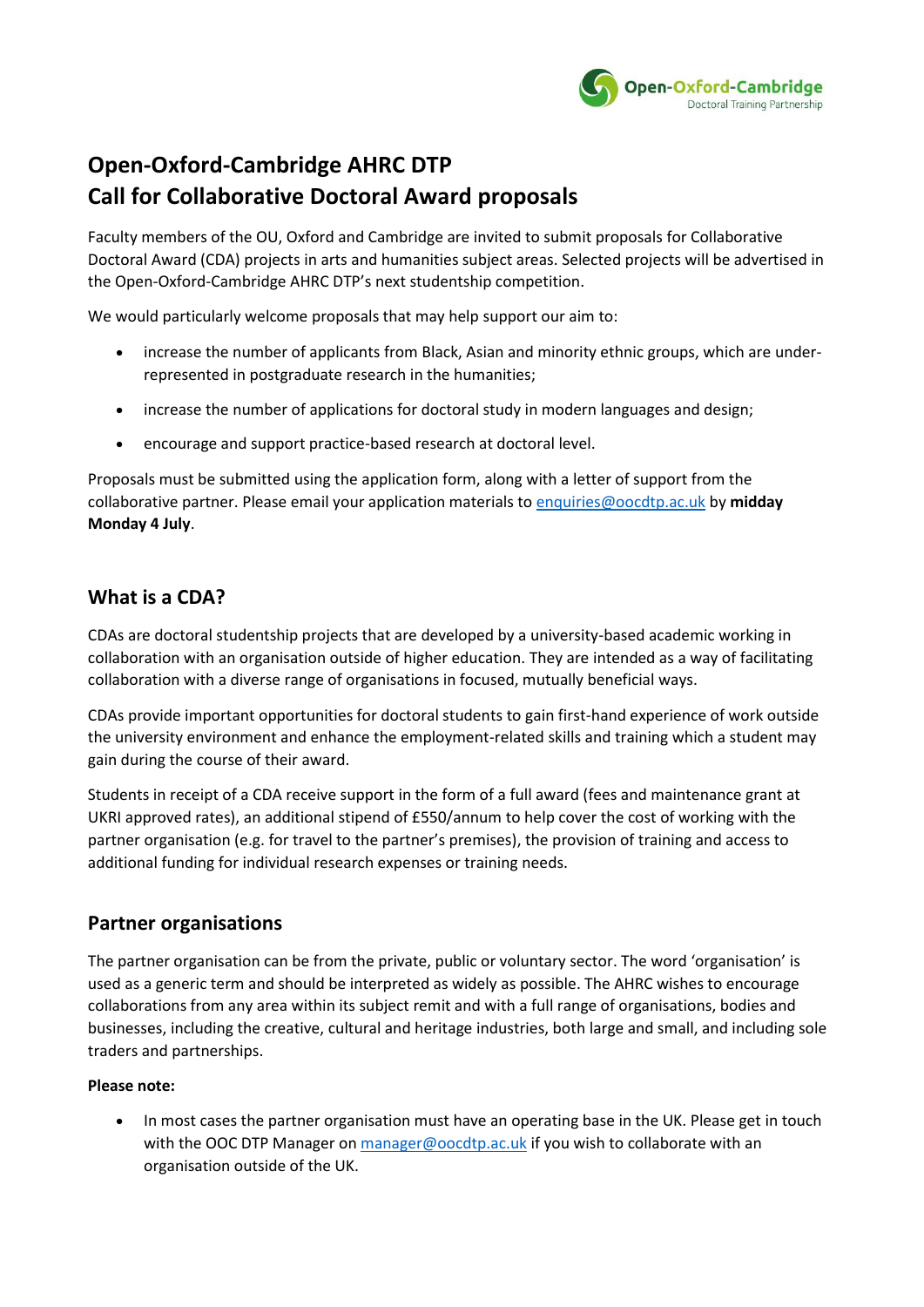- If you do wish to partner with an organisation outside of the UK, you will need to make a case for this, summarising (i) how the additional benefits are to be gained from the collaboration, (ii) that demonstrable value from the project will be accrued to the UK, and (iii) that the collaboration will deliver long-term, lasting benefits. The overseas partner must specify a minimum contribution towards the direct costs of the project and would be expected to cover additional costs of travel to and from the UK. The logistics of running such a partnership should be carefully considered in order to demonstrate viability.
- While consortium University museums, libraries and gardens can act as a partner organisation for a CDA, they may not partner with a faculty member at their home university.
- The AHRC advises that a collaboration agreement should be drawn up between the university and the partner organisation before a CDA commences, so as to ensure that all parties, including the student, are aware of, and understand, the requirements and responsibilities underlying the partnership. Your home university will manage this.

## **How to submit a proposal**

Please download the application form (Word doc) from the OOC DTP website. The form has five sections. In addition to a completed application form, you must submit a letter of support from the partner organisation, confirming its understanding of the collaboration and its commitment to the project.

#### **1. University supervision**

All proposals must be submitted by a supervisory team including a lead university supervisor, who takes administrative responsibility for the project. By submitting the proposal the university supervisor confirms that they are eligible to supervise doctoral students at their institution. They also agree to allow us to include their university email address in the CDA advert to facilitate enquiries from prospective applicants.

## **2. Partner organisation**

CDA projects should be developed in collaboration with an external partner organisation, which should also identify a member of staff who will join the CDA student's supervisory team. Use this section of the form to give details of the organisation and partner supervisor.

## **3. CDA project and benefit to partner organisation and to student**

In this section of the form you will need to include a title and summary of no more than 500 words of the proposed doctoral research project. Research areas defined by project proposals ought to be broad enough to enable an applicant to develop an individual project within the field proposed, but have enough detail to reassure the DTP panel that it is suitable for a doctorate.

You should also use this section to explain the benefit of the collaboration and proposed project to both the partner organisation and student. CDAs must meet AHRC expectations for collaboration:

- Research should be relevant to the organisation's priorities and objectives;
- Project should be based on a truly collaborative approach;
- Partner organisation must commit to providing access to specialised training, facilities and expertise;
- The CDA should enable the student to develop valuable skills, which they would not necessarily develop via a standard route doctorate, as well as to significantly enhance their future employability.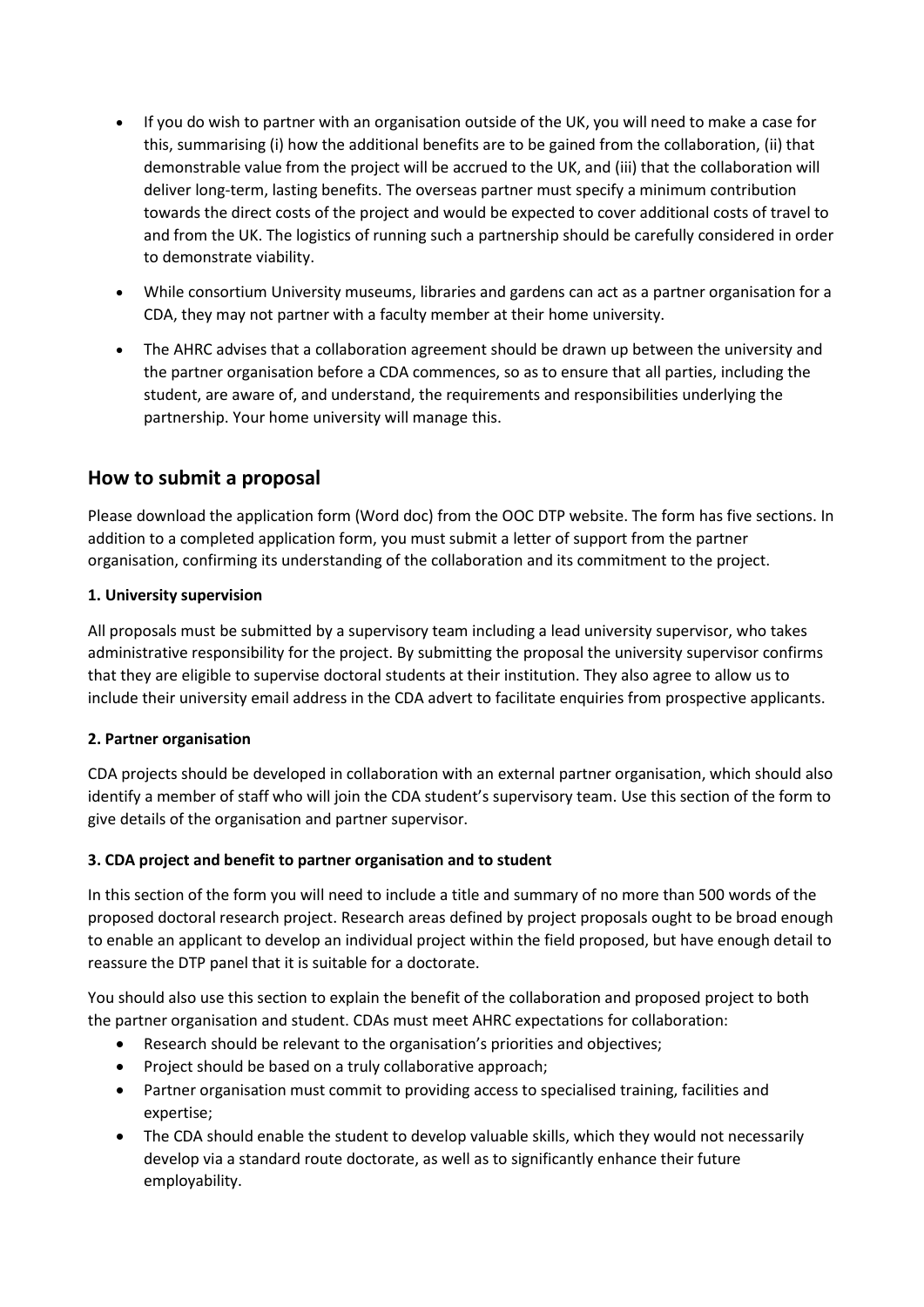#### **4. Studentship costs**

The practical implications of conducting the proposed collaborative doctoral project should be considered in advance. A studentship award through the DTP includes payment of university fees and a tax-free maintenance grant at the UK Research and Innovation minimum rate (£16,062 per annum for 2022/23).

CDA students receive an additional stipend of £550 per annum, as a contribution towards costs incurred by working at and/or with their partner organisation. Depending on the location of the CDA partner premises and the plan for collaborative working, some CDA students seek to relocate themselves to live near the partner for the second year of the doctorate, so as to reduce the cost of commuting.

Students are also eligible to apply to the DTP for Additional Funding for research-expenses (e.g. for a study visit and conference participation or skills development, e.g. language training. These funds **cannot** be used to cover the cost of working with a CDA partner.

Costs arising from the proposed project that cannot be covered by the basic studentship and CDA stipend should be outlined in the application form. You should also use this section of the form to detail any direct or in-kind contribution offered by the partner organisation, e.g. hours of staff time delivering specialised training or direct costs for additional impact activities.

A financial contribution towards the direct costs of the studentship is required for any CDA where the partner is based outside of the UK. UK-based partner organisations are not required to provide financial resources to support the proposed doctoral project but are encouraged to consider whether they could provide any additional funding to ensure its viability.

The DTP may be able to contribute further funding where this is required for the success of the doctoral project, e.g. to support collaborative activity and/or additional travel costs. This will not normally exceed £1500. Funds requested should be directly relevant to completion of the doctoral project and should not involve a transfer of funds to the partner organisation for activities it would routinely undertake. Funds cannot be used to pay for the time of the partner supervisor.

Use this section of the form to request additional support from the DTP and to detail funding secured from the partner organisation and/or other sources.

## **5. Advert text**

Projects selected by the OOC DTP will be advertised on the OOC DTP's website from early September. Applicants are asked to submit draft advert text (of 500-700 words) at the same time as their application form. This will not be used for the evaluation of proposals, but will assist with the administration of selected CDA projects. When drafting the advert text, we recommend that you use the template below and:

- Keep it concise and avoid jargon and/or overly technical language;
- Include details of the collaborative partner and what they bring to the project;
- Flag any training opportunities or professional experience that might be available to the student through the collaboration;
- Encourage applications from a wide array of candidates by indicating which disciplinary backgrounds could be suitable;

Include links to the university supervisor's departmental webpage and the partner organisation.